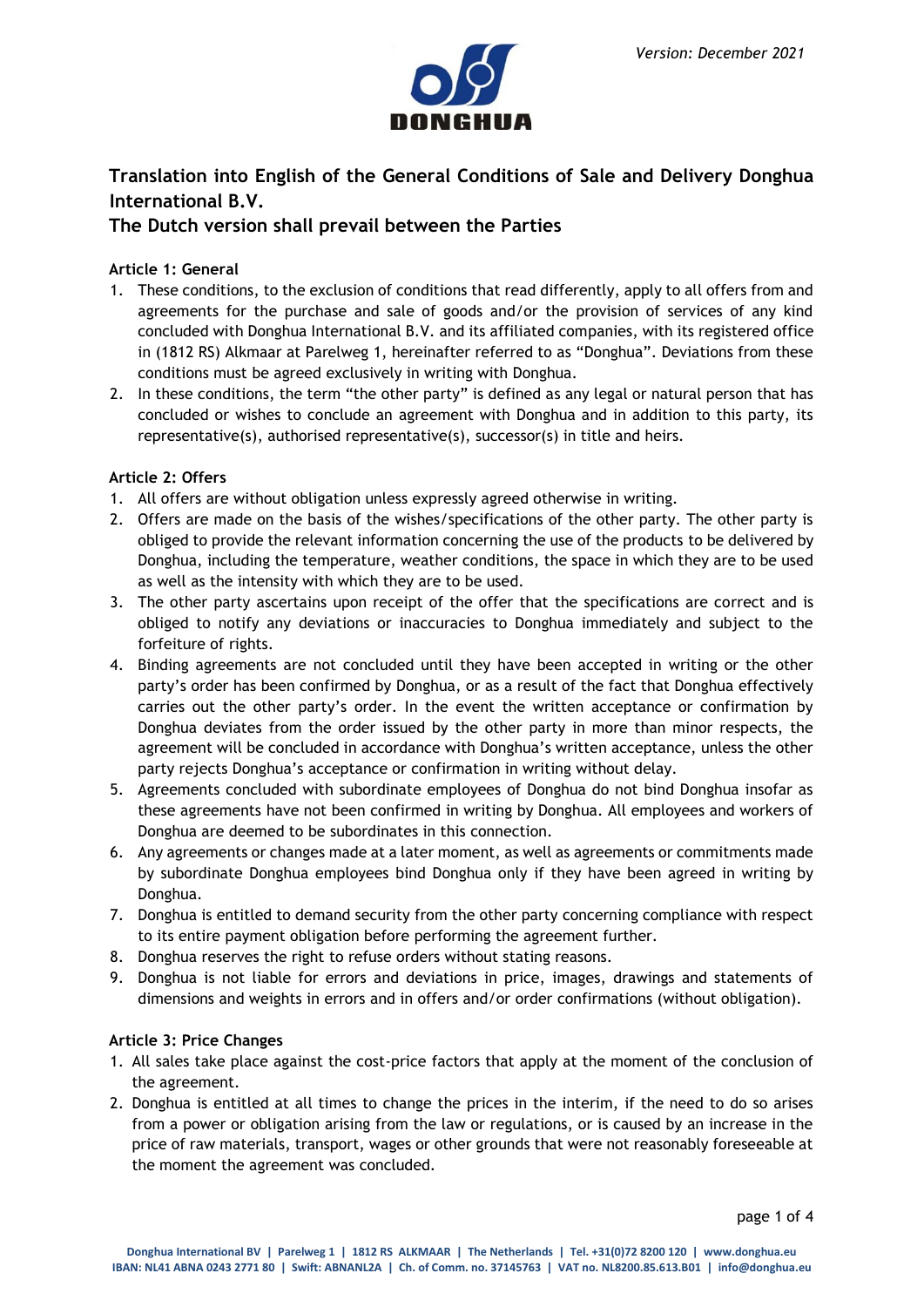

### **Article 4: Delivery and Risk**

- 1. Delivery takes place "ex works", in accordance with Incoterms 2020; the risk in relation to the goods passes at the moment Donghua makes it available to the other party.
- 2. Irrespective of the provisions of the previous paragraph, the other party and Donghua may agree that Donghua will arrange for transport. The risk of storage, loading, transport and unloading also lies with the other party in such cases. The other party is obliged to take out insurance against these risks.
- 3. The other party is obliged to take delivery of the goods at the moment they are made available to it. The risk of loss, damage or decrease in value passes to the other party at the moment the goods are actually placed under the other party's control.

### **Article 5: Delivery Terms**

- 1. The delivery term is determined subject to the condition that the circumstances remain the same as at the time of the conclusion of the agreement and expressly does not establish a strict deadline.
- 2. A delayed delivery does not give the other party the right to dissolve the agreement or to claim compensation.

### **Article 6: Acceptance and Complaints**

- 1. The other party is responsible for checking the nature, quality and quantity of the goods delivered. The other is party is required to inspect the delivered goods immediately after delivery and must notify apparent defects to Donghua within eight days after delivery, subject to forfeiture of all its rights of action. In case of defects within the meaning of Article 7:23 of the Dutch Civil Code (DCC), the other party will be obliged to notify Donghua of the defect within eight days after it discovers or could reasonably have discovered the defect, subject to forfeiture of all of its rights of action.
- 2. Complaints concerning invoices must also be submitted within eight days after the dispatch dates of the invoices subject to forfeiture of rights. Complaints do not give the other party the right to suspend its payment, while setoff is expressly excluded.
- 3. Contrary to the statutory prescription periods, the prescription period of all claims and defences against Donghua and the third parties it involves in the performance of an agreement will be one year.

#### **Article 7: Quality and Guarantee**

- 1. Normal quality will be delivered and the customary business practises will be deemed agreed, unless otherwise provided for in the agreement.
- 2. With the exception of the guarantee provisions expressly agreed in writing, Donghua does not provide guarantees other than those it receives from its suppliers/manufacturers, which guarantees are transferable.
- 3. All forms of guarantee lapse if a defect has arisen resulting or following on from inexpert or improper use of the goods delivered by Donghua.

#### **Article 8: Liability**

- 1. Donghua is only liable for damage sustained by the other party if it is the result of gross negligence and/or intent on Donghua's part.
- 2. Donghua is not liable for damage caused by subordinate employees and/or third parties engaged by it.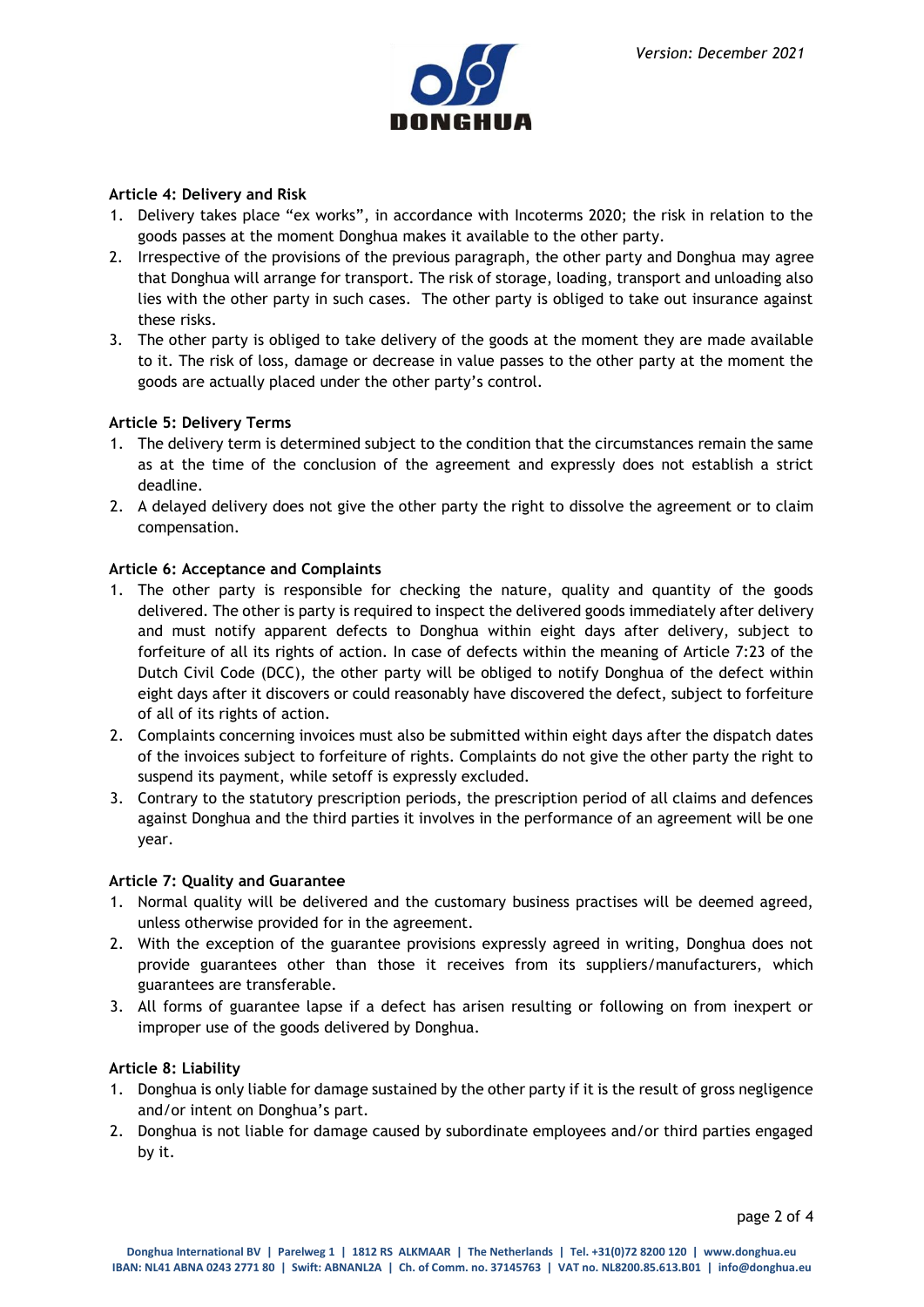

- 3. Consequential damage that arises for any reason whatsoever does not qualify for reimbursement either. The other party is obliged to take out insurance against such damage.
- 4. Donghua's liability is limited in any event and at all times to the losses against which Donghua is insured and up to the amount of the payments made in this connection under that insurance. At its request and prior to the conclusion of the agreement, the other party has the right to inspect the policy of Donghua's insurance that applies at that time.
- 5. In the event Donghua's insurer does not pay out for any reason whatsoever, all liability will be limited to the invoice amount to which the event that caused damage relates, subject to a maximum of €10,000.00 (in words: ten thousand euros).
- 6. The term within which Donghua can be held liable to pay compensation is in all cases limited to a term of one year after the fact occurred that caused the damage and is subject to forfeiture of rights.

# **Article 9: Force Majeure**

- 1. In case of force majeure, Donghua will be released from its obligations under the agreement or its obligations under the agreement will be suspended.
- 2. In addition to its definition in law and case law, force majeure within the meaning of this article is defined as any circumstance beyond Donghua's direct control that reasonably prevents Donghua from performing in whole or in part.
- 3. Both Donghua and the other party have the right to dissolve the agreement without such creating an obligation to pay compensation if the period in which Donghua is unable to comply with its obligations as a result of force majeure exceeds six months.
- 4. If Donghua has already complied with its obligations in part or can only comply with its obligations in part when the situation of force majeure arises, Donghua is entitled to invoice the part that has been performed or, as the case may be, that can be performed separately and the other party will be obliged to pay this invoice as if it concerned a separate agreement.

# **Article 10: Retention of Title**

- 1. All goods delivered by Donghua remain Donghua's property until the moment the other party has complied in full with all of its obligations towards Donghua on any basis whatsoever.
- 2. The other party does not have the right to pledge, transfer by way of security or grant third parties any other right in respect of the goods for as long as ownership of the goods has not passed to the other party.
- 3. The other party is obliged to keep the goods delivered subject to retention of title with due care and as identifiable property of Donghua and not process them until the outstanding invoices have been paid in full.
- 4. In the event Donghua exercises its right of retention, the other party hereby grants Donghua access to the goods it has delivered at all times. The other party hereby authorises Donghua in advance to exercise its right to take back the goods should the occasion arise.
- 5. The costs that arise from Donghua's exercise of the rights of ownership are for the account of the other party.

# **Article 11: Payments**

- 1. Unless expressly agreed otherwise, payment must be made within 30 days after the invoice date unless the parties agree a different payment term expressly and in writing. The payment term is a strict deadline.
- 2. The other party is not entitled to set off the amount it owes to Donghua against any claim.